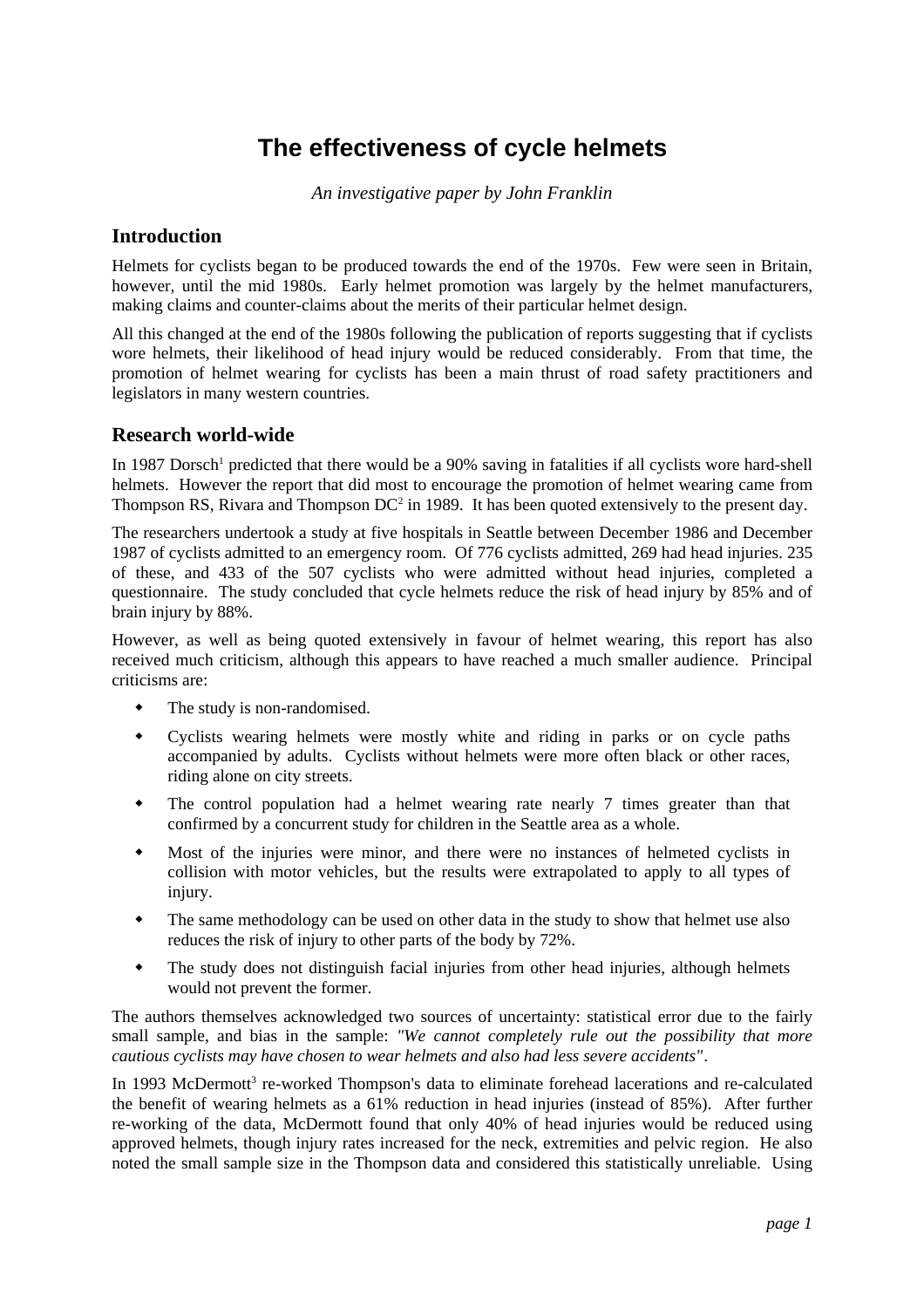his own data, McDermott suggested that helmets give a 25% reduction in risk of head injury for adults, but no reduction in serious injuries.

In 1996 the researchers involved in the 1989 Seattle study published a new paper<sup>4</sup>, based on 7 Seattle hospitals and involving 3,390 cyclists who were injured or killed during 1992-4. The individuals with head or brain injuries were compared to those involved in crashes but who did not suffer such injuries. 50.6% had worn helmets at the time of their crash. The paper concludes that helmets decrease the risk of head injury by 69%, brain injury by 65% and severe brain injury by 74%. Helmets are said to work equally well for all age groups, and in crashes with and without motor vehicles. Substantial protection is provided against lacerations and fractures to the upper and mid face, but not to the lower face. Hard shell helmets may offer the greatest protection against severe brain injury.

Other studies have predicted large reductions in head injuries through the wearing of helmets. Wasserman<sup>5</sup> predicted that helmets would reduce concussions by 29% and skull fractures by 82%. Spence<sup>6</sup> that 80% of child fatalities would be prevented. Sacks<sup>7</sup> predicted a 70% fall in fatalities and a 84% reduction in head injuries generally. Spence (and probably Sacks) used the Seattle study as the basis for the predictions, and seem to have assumed that all impacts are within the design limits of cycle helmets, in particular a collision speed of less than 20km/h.

A comprehensive compilation of the arguments in favour of cyclists wearing helmets was produced by Henderson<sup>8</sup> in 1995. The author did not himself carry out any original research, but summarised the findings of others, as well as dealing with the biomechanics of head injury. The author states that helmets *"substantially"* reduce the risk of head injury.

At first sight this paper appears to offer convincing evidence in favour of helmet wearing, not the least because of its authoritative size and detail (29 pages of small print). However, the paper has received much criticism from others on account of a perceived bias towards including only material favourable to its conclusions. Some of the criticisms are:

- Henderson makes no reference to the decline in cycling brought about by helmet legislation in Australia. The reduction in head injuries that he cites as having been achieved is in absolute numbers, not relative to cycle use.
- He makes no reference to other research that casts doubt on the efficacy of cycle helmets in reducing injury.
- There is little concession to the location of real-life head injuries and the fact that over half occur to parts of the head for which a cycle helmet offers no protection.
- Some of his principal references have themselves come in for much criticism, of which he makes no mention (*e.g*. the 1989 Seattle study).
- Henderson is dismissive of the possibility that helmeted cyclists might differ in their behaviour to non-helmeted cyclists.
- He makes no attempt to put the risk of head injury into perspective (relative to distance cycled or the risk faced by other road users), thereby exaggerating the impact on society of such injuries.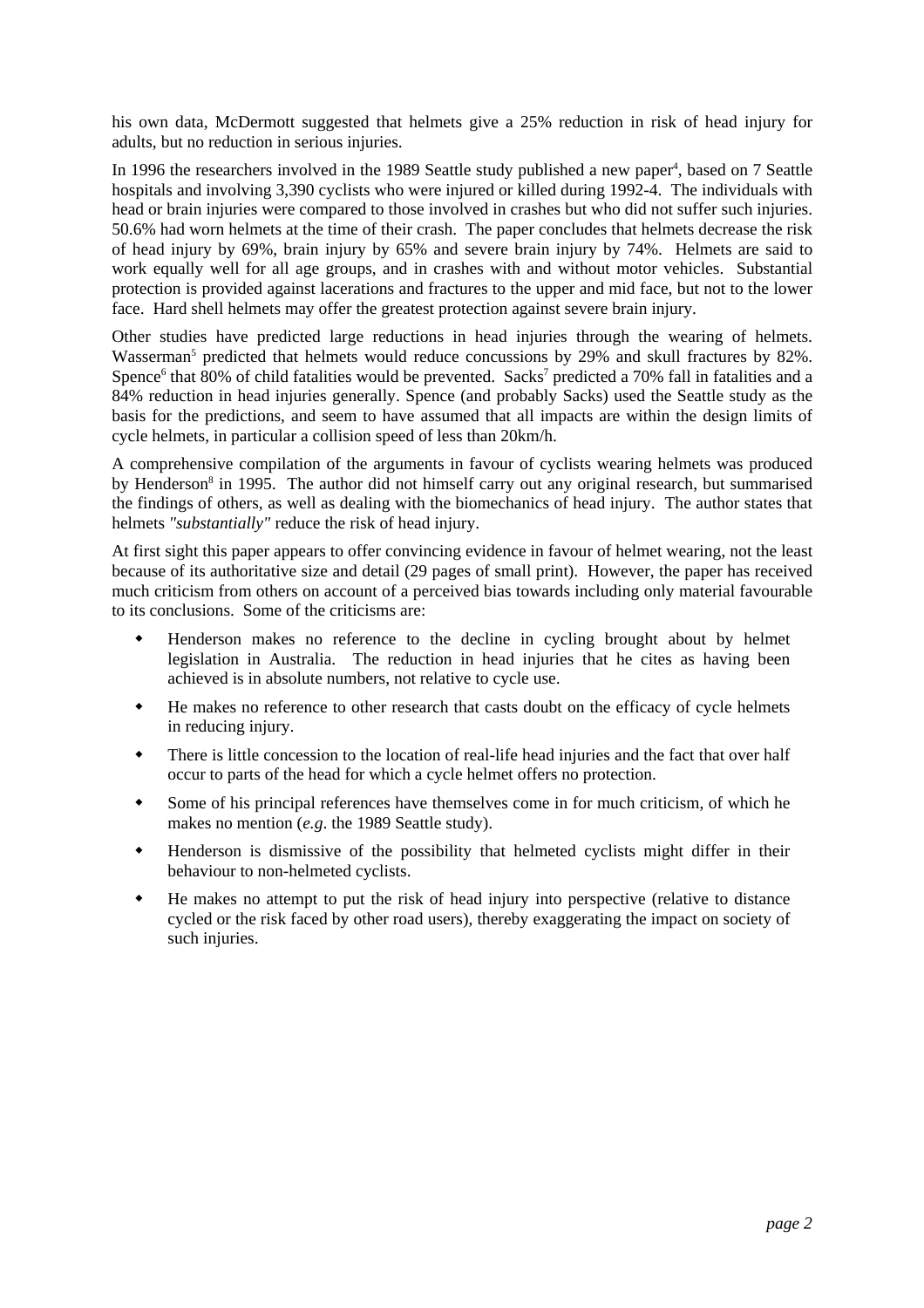Despite these criticisms, the paper by Henderson does include references to the limitations of helmets and helmet testing procedures. For example, he cites research by Mclntosh and Dowdell<sup>9</sup> of helmeted cyclists involved in crashes, which suggests that effective head protection is afforded by a helmet only if the impact speed is less than 20 km/h. Henderson is himself critical of the tests required by the various standards for helmets, saying that they are too simplistic.

Other research has also cast doubt on the limitations of cycle helmets. As early as  $1988$  Rodgers<sup>10</sup> studied over 8 million cases of injury and death to cyclists in the USA over 15 years. He concluded that there was no evidence that hard shell helmets had reduced the head injury and fatality rates. Furthermore, he found that there was a significant positive correlation between fatalities and helmet use *(i.e*. helmeted riders are more likely to be killed).

In New Zealand, reports of the Land Safety Transport Authority<sup>11</sup> referred to 42 unhelmeted cyclists over 3 years who had been killed. It was stated that at most 6 may have survived with a helmet. For 21 others with head injuries, a helmet would probably have made no difference.

A study by Spaite<sup>12</sup> found that not wearing a helmet is strongly associated with severe injuries. However, this is true even when cyclists without major head injuries were analysed as a group. The implication is that people who do not use helmets tend to be in higher impact collisions than helmet users, since the injuries suffered in body areas other than the head also tend to be more severe.

## **British research**

There has been no original research into the effectiveness of cycle helmets commissioned by the British Government.

The Transport Research Laboratory (TRL) undertook a literature review<sup>13</sup> into research carried out internationally, finding that most of this was supportive of encouraging cyclists to wear helmets.

A hospital-based accident study<sup>14</sup> suggested that £80m in injury costs might be saved each year if cyclists wore helmets, but for no apparent reason other than that this proportion of cyclist casualties involved head injury. It was made clear that the two deaths included in the research would not have been avoided by the use of helmets.

Other TRL research has been confined to monitoring trends in helmet use and means by which cyclists might be encouraged to wear helmets.

A number of papers about helmets have appeared in the British medical press. Thomas<sup>15</sup> suggested a potential 63% reduction in all head injuries to children under 14 years of age. Worrell<sup>16</sup> predicted a fall of more than 50% in slight head injuries, with serious injuries much reduced.

A one-year study was undertaken at Addenbrooke's hospital<sup>17</sup> based on 1,040 cyclist casualties, 114 of whom had worn helmets. No difference was found between helmet wearers and non-wearers with respect to type of accident and the nature of non-head injuries. However, only 4% of helmet wearers sustained head injury against 11% of non-wearers. The researchers deduced a protection factor of 3.25 for cyclists who had worn a helmet.

Kennedy<sup>18</sup> examined 28 cyclist deaths over 15 years in Sheffield and Barnsley. Over 80% of both cases and controls had severe head injuries, but controls (an equal number of pedestrians and motor vehicle occupant fatalities) suffered more fatal injuries to other parts of the body. If helmets had saved all those who only had head injuries, at best 14 (50%) of cyclist deaths would have been prevented. On the other hand, if the pedestrians and motor vehicle occupants had worn helmets, some 175 lives may have been saved in the same period.

In 1992 the British Medical Journal published complementary articles<sup>19</sup> putting the case for and against helmets, but they made no reference to new research.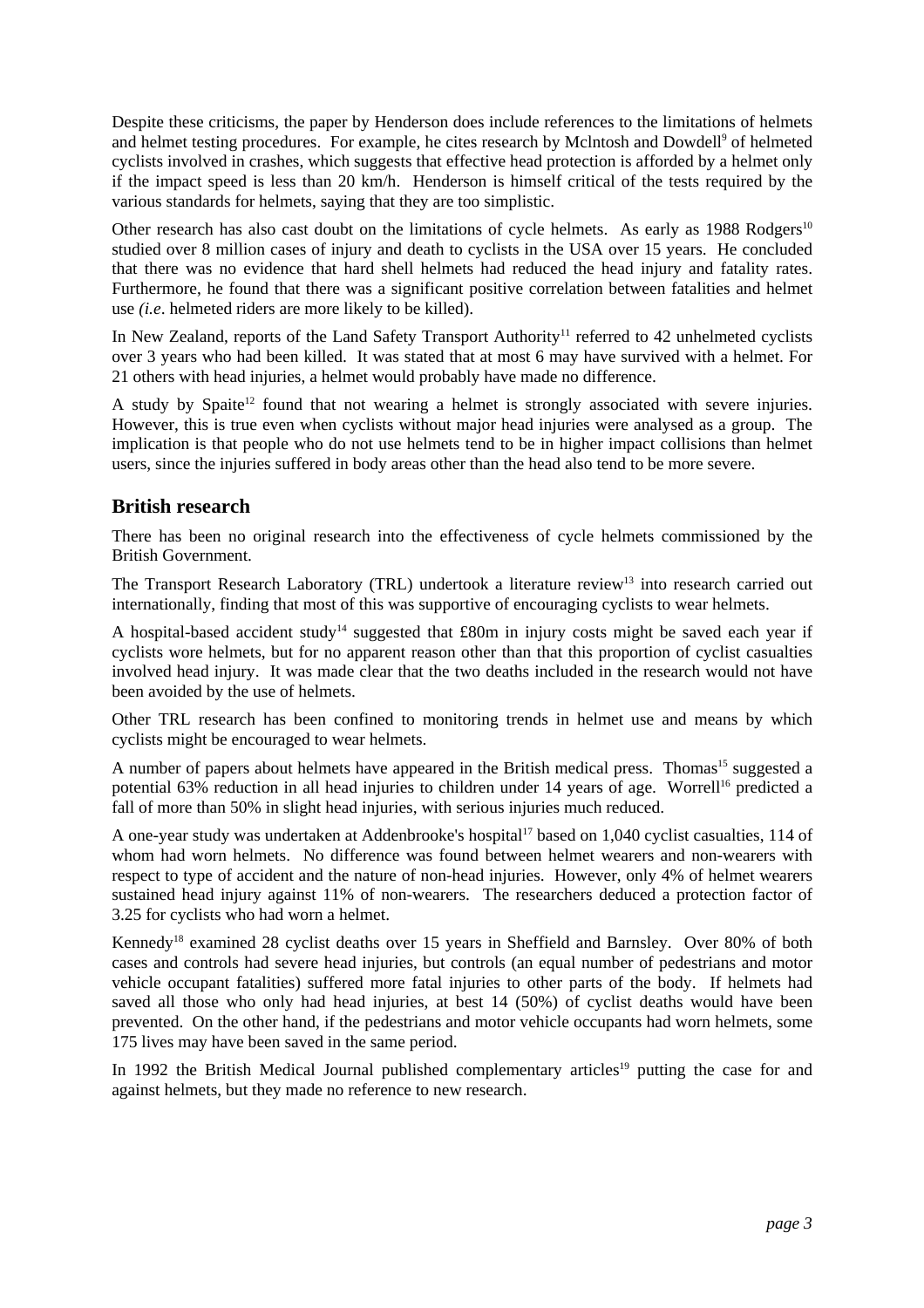#### **Large sample research**

In 1990/1 Australia became the first country to require cyclists to wear helmets through legislation. Arguably this provided the best possible sample for research, based upon the whole cycling population. A principal effect of the laws was to increase substantially over a short period of time the number of cyclists wearing helmets. This enabled a comparison of a very large number of the same individuals wearing and not wearing helmets, eliminating most of the other variables that are present when comparing different people or dissimilar riding conditions.

Pre-legislation, predictions were made of substantial savings in head injuries and lives through increased helmet use, in line with much of the research that had taken place up until that time. The reality post-legislation would appear to be much less successful.

Dorothy Robinson<sup>20</sup> suggests that the greatest effect of the laws has been to discourage cycling. Despite an increase to at least 75% in the number of those still cycling who wear helmets, head injuries declined by only 13%. The risk per cyclist would appear to have increased. Furthermore, Robinson suggests that the reduction in head injuries for cyclists has been very similar to that for pedestrians over the same period, indicating that what reduction has been achieved may be more associated with concurrent speed and drink-driving initiatives than helmets.

Bruce Robinson<sup>21</sup> (no relation to Dorothy) also questions the effectiveness of helmets in the light of the Australian experience. A self-confessed long-time advocate of helmets, he says that the initial belief in the effectiveness of helmets and legislation may have been ill-founded, for there is no convincing evidence that increased helmet use has reduced the risk of head injury in real-life crashes.

Monash University has monitored head injuries to cyclists in Victoria since the introduction of legislation, and annual reports<sup>22</sup> have related the trend. The first reports suggested that legislation had achieved its aim of reducing head injuries. Although hospital data did not show a relationship between helmet wearing and head injury in the immediate pre-law years for crashes not involving a motor vehicle, head injury rates for cyclists in these crashes were significantly lower post law. A significant inverse relationship between helmet use and head injury was found for cyclists involved in crashes with motor vehicles.

At first, accident insurance claims showed head injury rates significantly below pre-law predictions, but by the third year the researchers admitted that the benefits had been lost. The hospital records failed to show any additional benefit of the law over pre-law trends in the 3 post-law years.

The Monash research has been criticised, in part because it makes no reference to trends in the number of people cycling or relative risk. Other shortcomings were acknowledged by the researchers themselves in their 1995 report, suggesting that there had been bias in the injury data used previously. These errors were held responsible for the less positive nature of their more recent research, and it was stated that in fact hospital admissions in the first 4 years were 40% below pre-law trends and that the severity of injuries had declined. Again no mention was made of relative risk.

Subsequently, in 1999, the Australian Road Accident Prevention Research Unit reported<sup>23</sup> that head injuries since helmet use became compulsory may only have fallen by 11 per cent – less than the decrease in cycle use. The report also concluded that from a financial viewpoint helmet legislation had not been cost-effective.

In 1994 New Zealand followed Australia in the introduction of a mandatory helmet law. Research into the effects of the law is limited, but that which is known also casts doubt on the efficacy of helmets to reduce head injuries.

Hansen and Scuffham<sup>24</sup> calculated the cost of helmets per life saved as varying from \$88,379 for schoolchildren to \$1,014,850 for adults. By comparison, avoided hospital costs ranged from \$3,304 to \$56,035.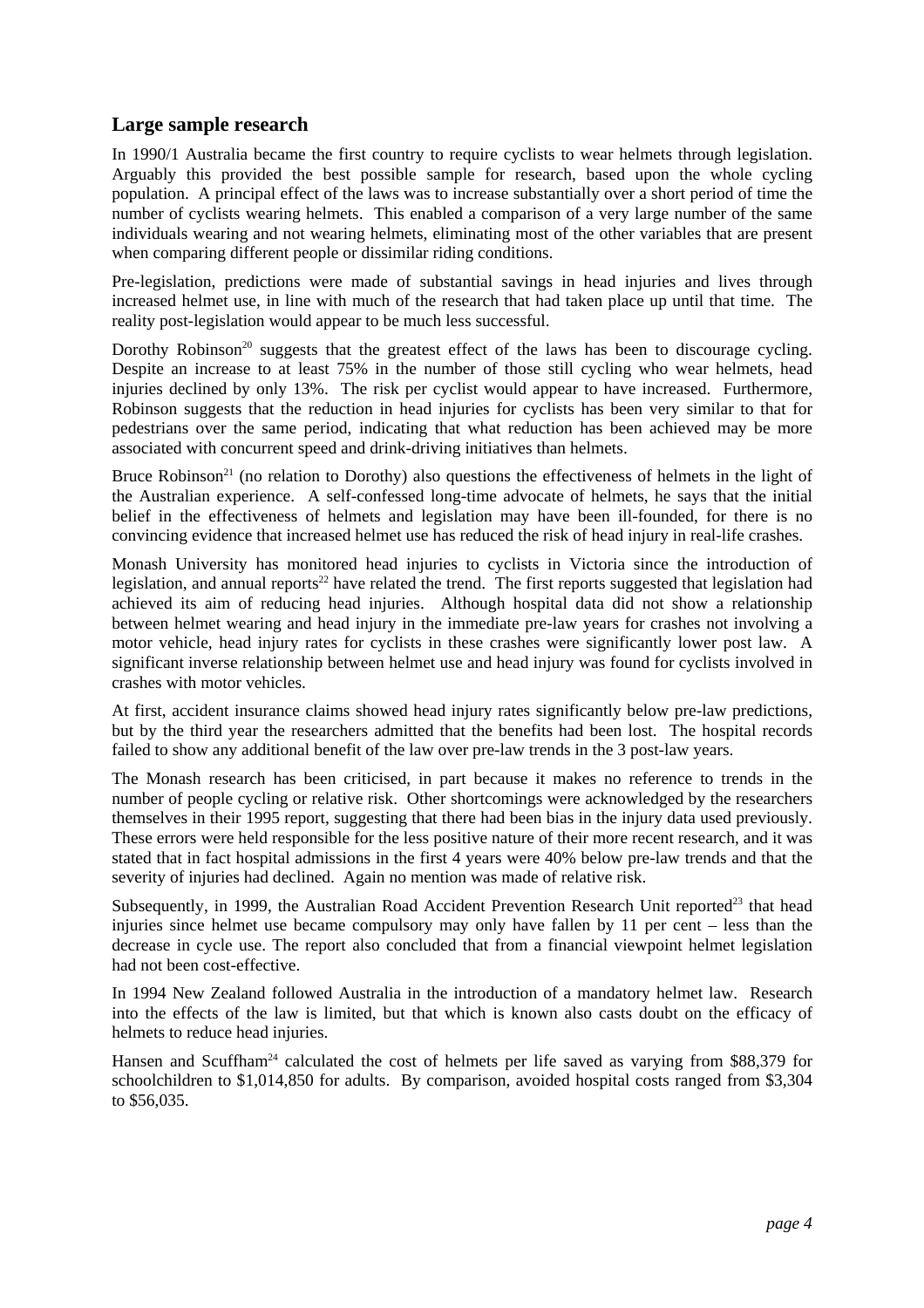In 1996 Scuffham published a further paper<sup>25</sup> looking at the trends in cycle injury in New Zealand under voluntary helmet use, pre-law. In the period 1989 to 1992, helmet wearing rates increased from 46% to 84% for primary schoolchildren, 23% to 62% for secondary schoolchildren, and 21% to 39% for adults. During the same period serious injuries to cyclists (all causes) decreased substantially for children, but not for adults. However, serious head injuries as a percentage of all serious injuries remained constant for all groups, with no apparent difference between bicycle-only and motor vehicle related crashes. The percentages of mild concussions and lacerations to the scalp did decrease more than other cyclist head injuries. Failure to achieve the predicted decline in serious head injury was thought to be attributable to a number of factors, including the incorrect fitting and wearing of helmets.

Scuffham noted that benefits from helmet wearing did not appear to have been achieved post-legislation either, and there was an increase in neck injuries. A separate paper was said to be in preparation.

Whole population samples have also been created in certain parts of the USA where cycle helmets have been made compulsory, in most cases just for children. Krygowski<sup>26</sup> collected statistics for cyclist fatalities from the National Highway Transportation and Safety Administration for all states that had mandatory helmet laws, covering the period 1990 to 1995, as appropriate for when individual laws were introduced. The data was disaggregated by age group. Krygowski found a slight downward trend in fatalities, but no startling improvement as helmet use rose upon the introduction of a law. In most cases gains made in the first years of a law were eroded a year or two later. In Califomia, with its bigger population, better weather and much more cycling (thus yielding more robust data), there was no detectable effect at all. A general result of the laws was to reduce participation in cycling and it is possible that it is this that led to the reduction in fatalities.

Kunich<sup>27</sup> analysed cyclist and pedestrian fatalities for the whole of the USA from 1986 to 1996. During this period helmet use by cyclists rose from close to zero to 30% or more. Although cyclist fatalities fell during the period, the decline was proportionately less than for pedestrians, and the continuation of a long-term trend most probably associated with decreased exposure. Kunich concluded that there is no evidence that cycle helmets are effective in reducing deaths, and quoted research into football helmets<sup>28</sup> that suggested that helmets can even cause new injuries by increasing the effective size of the head.

Burdett<sup>29</sup> carried out a similar analysis for Canada from 1975 to 1997. Fatality trends were similar for cyclists and pedestrians throughout the period, and both fell. Although cycle helmet use grew from virtually zero in 1988 to over 30% in 1995 and up to 50% in 1997, there is no detectable impact on the fatalities recorded.

In Britain a paper from the London Research Centre<sup>30</sup> shows cyclist casualties in Greater London from 1981 to 1996. Despite an increase in cycle helmet wearing from nearly zero to almost 40% over the decade 1986 to 1996, this has had no noticeable effect on trends for any severity of cyclist casualty. Furthermore the 'severity ratio' (the proportion of casualties that are serious or fatal) was higher in the most recent years than in the earliest years of the comparison. Detailed data on cycle use is needed to refine the analysis, but the variation in cycle use is likely to be small compared with the increase in helmet use.

Accident statistics<sup>31</sup> from Great Britain as a whole and from Cambridge (with its large cycling population) also show no evidence of a 'helmet effect' – the severity of cyclist injuries continuing to follow well established trends despite large increases in helmet use.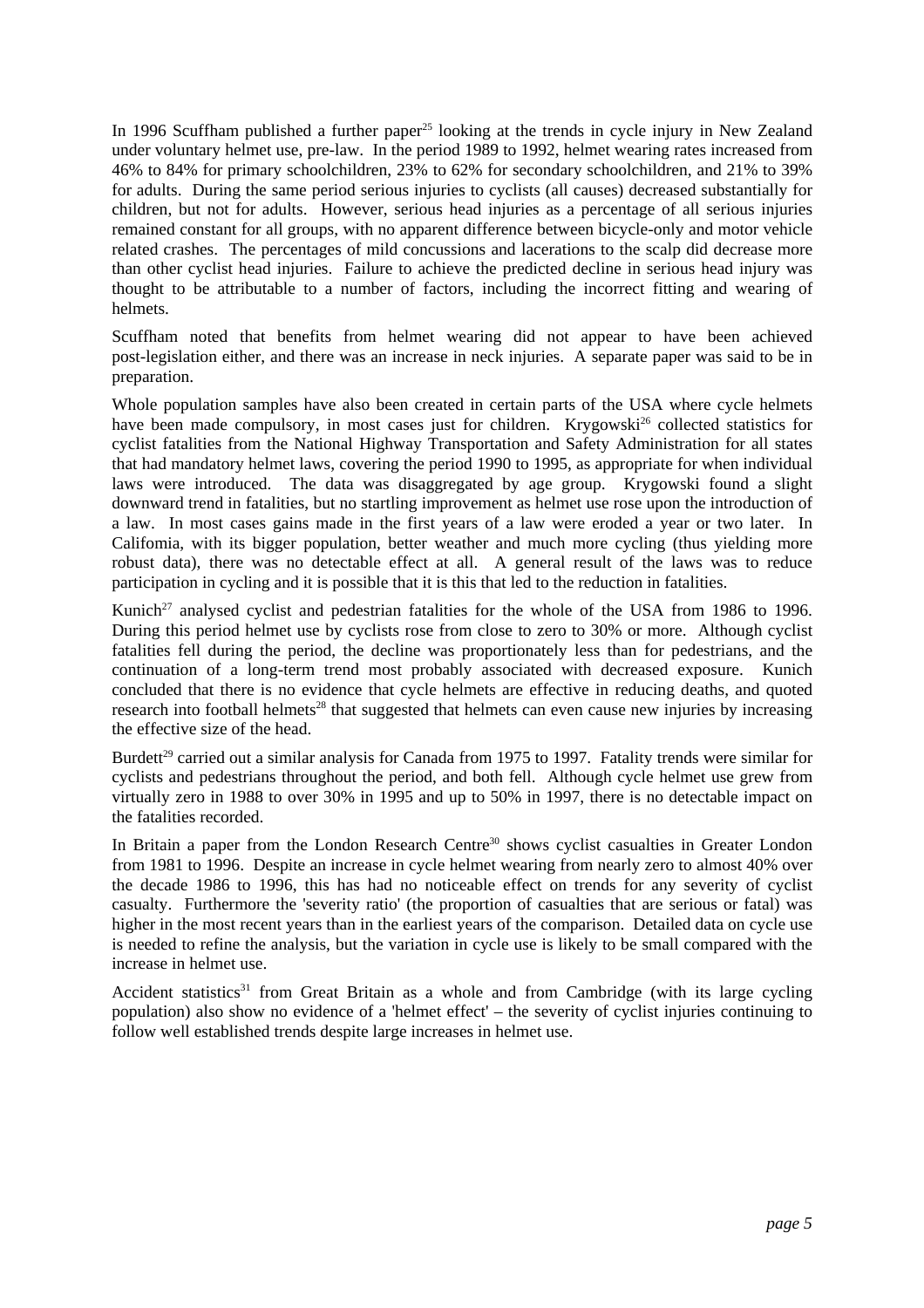# **Cycle use**

Significant reductions in the number of people cycling have been experienced wherever a mandatory helmet law has been introduced.

In Western Australia there were still 10% - 20% fewer cyclists in 1999 than in 1991. In Perth the number was down 15% over the same period, despite a population increase of over 140,000. At the same time cyclist injuries are at their highest level in history<sup>32</sup>.

Even where laws have not been introduced, it has been suggested that the promotion of cycle helmets discourages people from cycling by strongly associating cycling with danger. TRL<sup>33</sup> has found that helmet campaigns are linked strongly to a decrease in the number of cyclists observed.

## **Helmet standards**

Helmet standards require helmets to be designed only to survive a simple drop test onto an anvil. The maximum permitted deceleration of the dropped head form is typically 300*g*, which is equivalent to an impact velocity of 20 km/h (12.5 mph).

The performance of a helmet above an impact velocity of 20 km/h is neither tested nor defined. Cycle helmets usually fail catastrophically rather than gradually, through total compression or disintegration. It is therefore not simply the case that the proportion of the force absorbed will decrease with increasing velocity. It is a matter of conjecture as to whether significant protection to the head would be afforded at higher speeds, and this is likely to vary from helmet to helmet. Mclntosh and Dowdell<sup>34</sup> appear to have found no cases of helmeted cyclists surviving crashes where the equivalent impact velocity was greater than 20 km/h.

Whilst it is possible that some helmets may provide useful protection above the impact velocity for which they are tested, a report by the Consumers Association<sup>35</sup> suggests that most helmets do not meet even the stipulated standard, and are therefore likely to provide reduced protection below 20 km/h. 14 helmets out of the 24 tested failed the test criteria for shock absorption, and two of the remainder failed tests related to retention and strap strength. Only two of the 24 helmets met the more demanding Snell absorption test, and one of these caused some impairment of a cyclist's vision.

Helmet testing standards are simplistic. Simple drop tests subject a helmet to linear acceleration impact only. No tests are carried out using angular acceleration impact (which leads to rotation of the head). However, it is understood that linear acceleration impact leads to focal injuries, but that angular acceleration results in the more serious diffuse injuries to the head. Henderson $36$  cites (unspecified) research material showing rotation of the head to be the mechanism causing the most damage. There does not appear to be research evidence that cycle helmets are effective in mitigating angular impacts. Henderson is himself critical of vertical drop tests, noting that the solid head form used for standards approval does not mimic the deformable characteristics of the human head.

Helmets are designed to suffer only one impact before replacement. Many cycle/car crashes involve a double impact: first of the cyclist's head against (for example) the car windscreen, then of the cyclist's head against the road. The first impact will weaken the helmet so that it is much less able to absorb the second blow.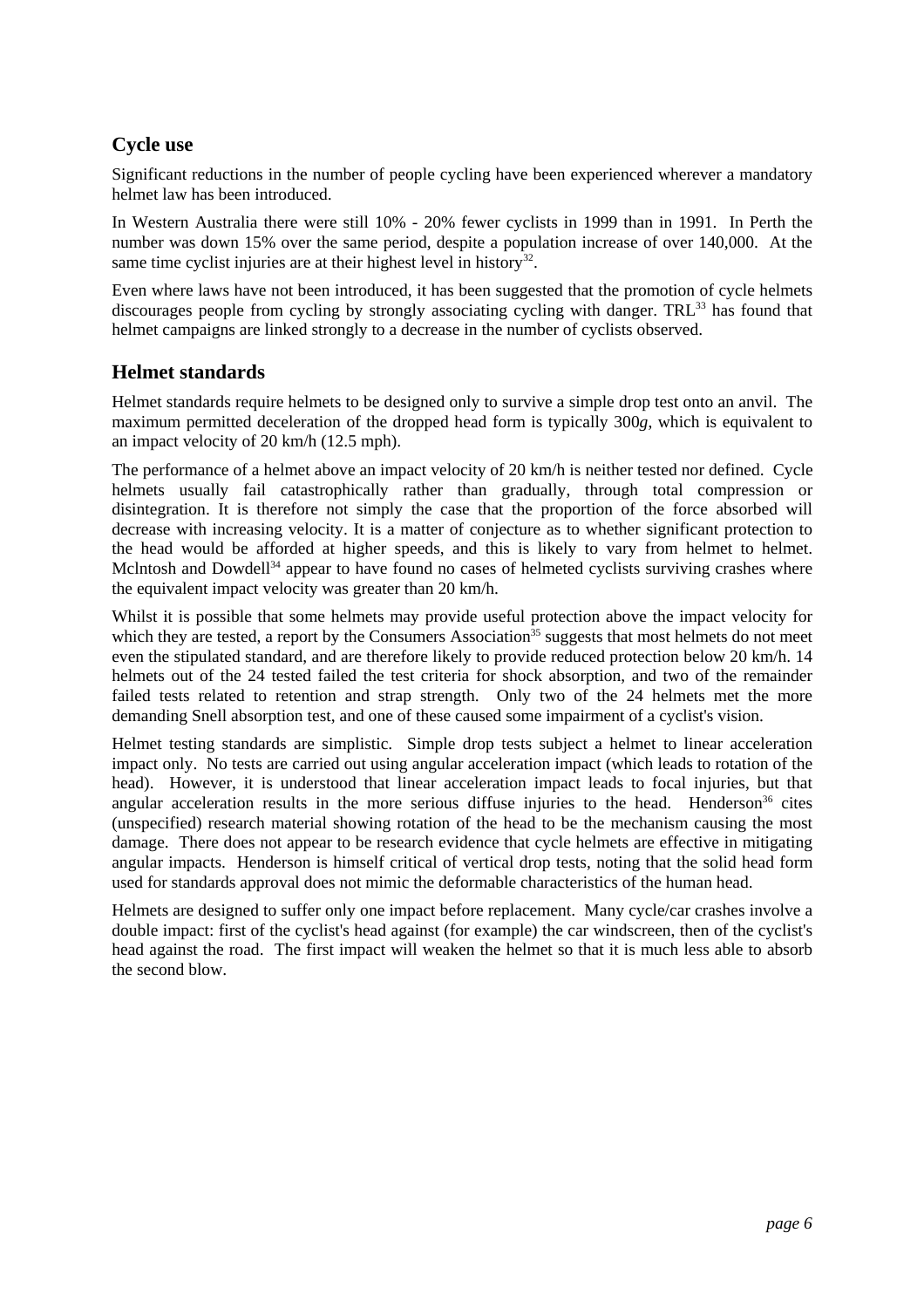## **Effect on behaviour**

It has been suggested that the use of cycle helmets might cause both cyclists and motorists to take less care, in the perception that the cyclist is less vulnerable. Hillman<sup>37</sup> cites evidence that this might be the case, suggesting that it would be consistent with the normal behaviour of human beings.

TRL<sup>38</sup> reported that a significant minority of children (believed to be 19%) cycle less carefully when wearing a helmet.

Other research has suggested that those who wear helmets voluntarily may ride more cautiously than non-wearers, which makes any comparison of the accident risk of the two groups attributable to helmets difficult. For example, Farris<sup>39</sup> found that helmeted cyclists are 2.6 times more likely to obey stop signs and 7.1 times more likely to give hand signals.

Cycle helmets themselves sometimes lead to new dangers. In Sweden six children were hanged when their helmet straps became entangled on play structures. Children in Saskatchewan, Canada and Pennsylvania, USA have suffered similar fatalities. The Swedish authorities reacted by redesigning helmets to incorporate a buckle which releases under load, but this virtually ensures that the helmet will fly off in a cycling collision.

## **Relative risk of head injury**

Cyclists are not alone in suffering head injury as a result of road crashes. From 1987 to 1991 fatalities in Britain due to head injuries were proportioned:

| Car occupants | 40.5% |                                                                                       |
|---------------|-------|---------------------------------------------------------------------------------------|
| Pedestrians   | 39.1% |                                                                                       |
| Motorcyclists | 11.9% | despite use of helmets and a<br>lower total distance travelled<br>than by pedal cycle |
| Cyclists      | 8.5%  |                                                                                       |

Even greater numbers of head injuries are believed to be suffered by people in the home and at work.

Analysis suggests that cyclists live at least 2 years, and possibly as much as 10 years, longer than non-cyclists, and cycling regularly is 20 times more likely to increase someone's life span than to shorten it<sup>40</sup>. This puts the risk of serious injury to cyclists in perspective.

Data from the DETR<sup>41</sup> suggests that one serious injury occurs for every 300,000 km of cycling, and one fatality for every 17 million km. Not all serious crashes involve head injury, many that do involve parts of the head or a severity of impact that a helmet cannot protect, whilst most fatal crashes result in multiple injuries and protecting the head alone may be insufficient.

Nonetheless, the average distance cycled per person in the UK each year is only 62 km<sup>42</sup> (and in the Netherlands only  $850 \text{ km}^{43}$ , so the average cyclist would expect a serious injury only once in more than 80 lifetimes.

In Australia the promotion of helmets for car occupants is being considered. Research by the University of Adelaide and Monash University<sup>44</sup> has shown that bicycle-style helmets would afford motorists more protection than interior padding, air bags or seat belts. Helmets could lessen the severity of 50% to 60% of motorist brain injuries and avoid 1 in 5 fatal crashes.

A subsequent report from New Zealand<sup>45</sup> notes that helmets for car occupants have been proved to be more effective in preventing serious injury than helmets for cyclists.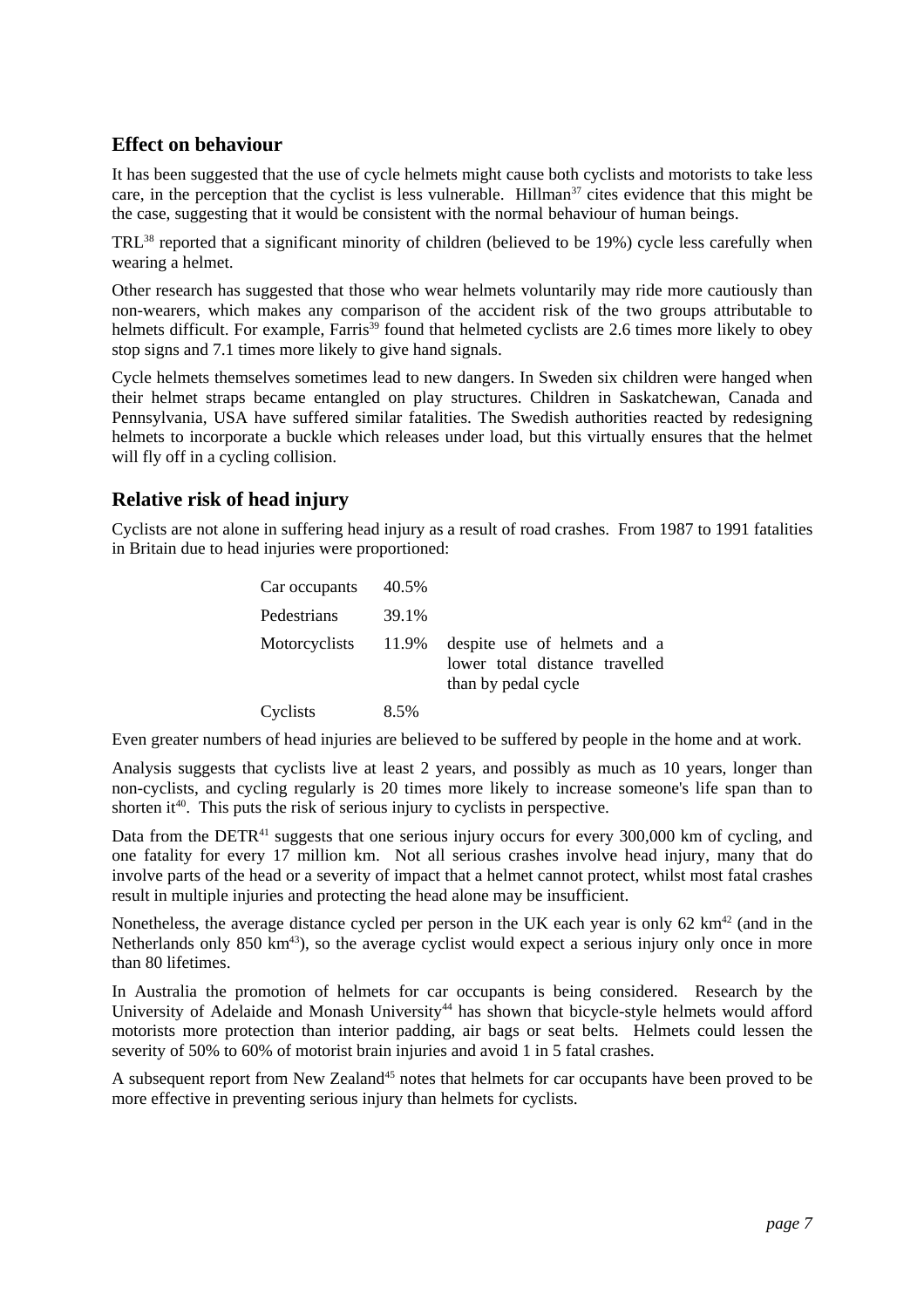# **Conclusions**

The wearing of helmets by cyclists is a controversial and very emotive subject. It is not always easy to disentangle fact from conjecture and views can be strongly polarised. Also, people often find it difficult to make a logical assessment of relative risk.

Although there has been much research into cycle helmets, too much of this is suspect with regard to assumptons made and control groups used. It does not relate well to real-world circumstances. Most research has been predictive in nature and based on small samples. Little has looked at the results that have actually been achieved in large population samples when helmet use has increased significantly. No research has put the risk of head injury when cycling into perspective with the risk from other common activities and the overall effect on life expectancy and health.

It seems reasonable to expect that reductions in injuries brought about through the wearing of cycle helmets would be reflected in the general accident statistics in places where helmet use has become significant. This should particularly be the case if the more optimistic predictions for injury reduction are correct. However, whole population statistics from Australia, New Zealand, the United States and Canada show no distinguishable change in fatalities, and statistics for London show no such change for any severity of injury, as helmet use has increased substantially.

This suggests that the real-world performance of cycle helmets may be falling well short of the predictions that have been made.

*Revised June 2000*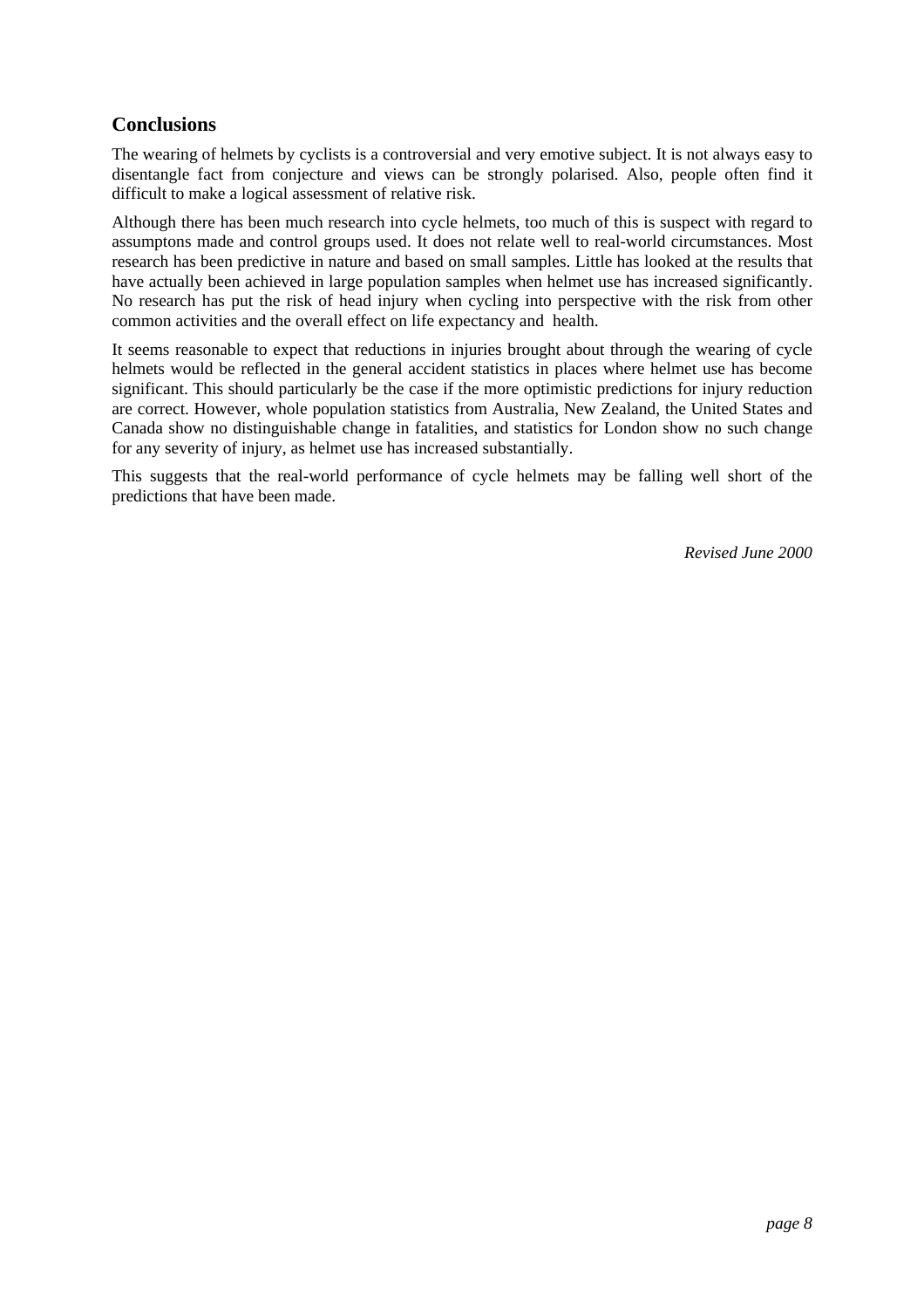- <sup>1</sup> *Do bicycle safety* helmets *reduce severity of head injury in real crashes?*, Dorsch et al. Accident Analysis and Prevention, Vol 19:3 pp 183-190, 1987. \*
- <sup>2</sup> *A case-control study of the effectiveness of bicycle safety helmets*, Thompson RS, Rivara, Thompson DC. The New England Journal of medicine, Vol 320:21 pp 1361- 7, 1989.
- <sup>3</sup> *The effectiveness of bicyclist helmets: a study of 1,710 casualties*, McDermott et al. Journal of Trauma, Vol 11:6 pp 834-845, 1993. \*
- <sup>4</sup> *Circumstances and severity of bicycle injuries*, Thompson DC, Rivara, Thompson RS. Snell Memorial Foundation, 1996. www.smf.org/report.html.
- <sup>5</sup> *Helmet protection from head injuries among recreational bicyclists*, Wasserman et al. American Journal of sports Medicine, Vol 18:1 pp 96-9 7, 1990. \*
- <sup>6</sup> *Fatal bicycle accidents in children: a plea for prevention*, Spence, Dykes, Bohn, Wesson. Journal of Pediatric Surgery, Vol 28:2, pp 214 - 216 February, 1993. \*
- <sup>7</sup> *Bicycle-associated head injuries and deaths in the United States from 1984 through 1988: How many are preventable?*, Sacks, Holmgreen, Smith, Sosin. Journal of the American Medical Association, Vol 266:21, pp 3016-8, 1991. \*
- <sup>8</sup> *The effectiveness of bicycle helmets: A review*, Henderson. Motor Accidents Authority of New South Wales, 1995
- <sup>9</sup> *A field and laboratory study of the performance of pedal cycle helmets in real accidents*, Mclntosh, Dowdell. Proceeds of the international IRCOBI conference on the Biomechanics of Impact, pp 51 - 60, IRCOBI, 1992.
- <sup>10</sup> *Reducing bicycle accidents: A re-evaluation of the impacts of the CPSC bicycle standard and helmet use*, Rodgers. Journal of Product Liability, Vol 1 1 pp 307 - 317, 1988
- <sup>11</sup> *Land transport fatal accident reports 1989 1991.* Land Safety Transport Authority, New Zealand.
- <sup>12</sup> *A prospective analysis of injury severity among helmeted and non-helmeted bicyclists involved in collisions with motor vehicles*, Spaite et al. Journal of Trauma, Vol 3 1:1 1 pp 1510 - 1516, 1991. \*
- <sup>13</sup> *International literature review of cycle helmets*, Royles. Transport Research Laboratory Report PR76, 1994.
- <sup>14</sup> *Pedal cycle accidents A hospital based study*, Mills. Transport & Road Research Laboratory report RR220, 1989.
- <sup>15</sup> *Effectiveness of bicycle helmets in preventing head injury in children*, Thomas et al. British Medical Journal, Vol 308 pp 173 - 176, 1994. \*
- <sup>16</sup> *Head injuries in pedal cyclists: how much will protection help?*, Worrell. Injury, Vol 18 pp 5 -6, 1987. \*
- <sup>17</sup> *Injury patterns in cyclists attending an accident and emergency department: a comparison of helmet wearers and non-wearers*, Maimaris, Summers, Browning, Palmer. British Medical Journal, Vol 308 pp 1537 - 1540, 1994. \*
- <sup>18</sup> *The pattern of injury in fatal pedal cycle accidents and the possible benefits of cycle helmets*, Kennedy. British Journal of Sports Medecine, Vol 30 pp 130 - 133, 1996.
- <sup>19</sup> *Cycling without helmets; The argument for helmets,* McCarthy, Illingworth. British Medical Journal, Vol 305 pp 881 - 883, October 1992.
- <sup>20</sup> *Head injuries and bicycle helmet laws*, Robinson D. Accident Analysis and Prevention, Vol 28:4 pp 463 - 475, 1996.
- <sup>21</sup> *Is there any reliable evidence that Australian helmet legislation works?*, Robinson B.